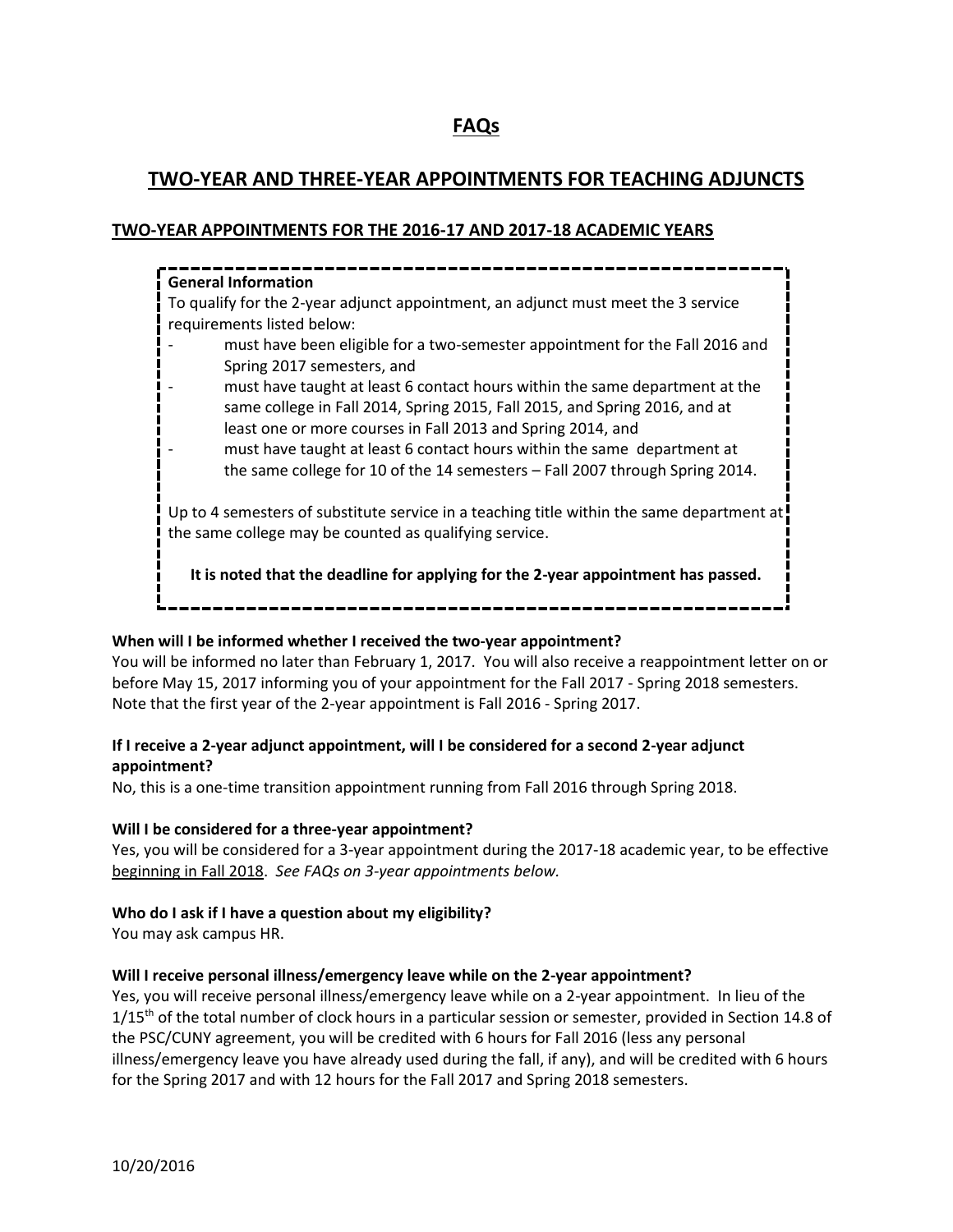## **Do I have to provide medical documentation or other relevant documentation to request leave?**

You must request such leave in writing and in advance, where possible, and the reason must be satisfactory to the chair or supervisor. If it is not possible to make such request in advance, the department chair or supervisor should be informed of the need for the leave as soon as possible.

## **May I carry over the 24 hours I earn during my 2-year appointment to the 3-year appointment?**

Yes, you can carry over unused leave time to the 3-year appointment. You cannot carry over the leave to another CUNY title (e.g., substitute faculty appointment).

## **If I do not receive a 3-year appointment, will I get paid out for the accrued personal illness/emergency leave?**

No.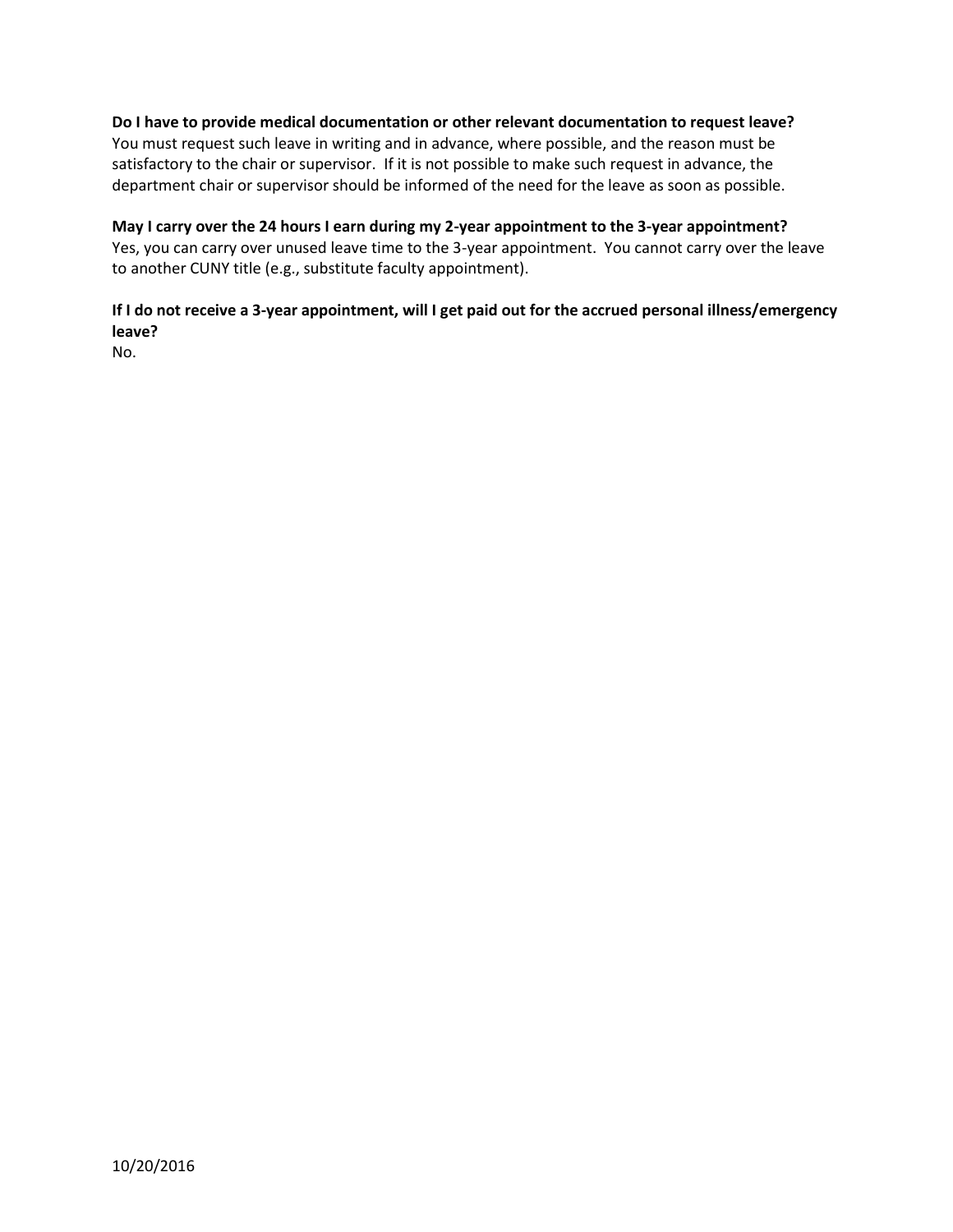## **INITIAL 3-YEAR ADJUNCT APPOINTMENTS (Fall 2017 through Spring 2020)**

## **What are the service requirements?**

You must have taught at least 6 contact hours within the same department at the same college for 10 consecutive semesters, excluding summer and winter sessions, from Fall 2012 through Spring 2017.

For LaGuardia and Kingsborough Community Colleges, Fall 1 and Fall 2 semesters and Spring 1 semester will be used in lieu of Fall and Spring semesters.

#### **What if I was a substitute faculty member during the eligibility period?**

Up to 4 semesters of substitute service in a teaching title within the same department at the same college may be counted as qualifying service.

**Do I have to meet all the requirements?**

Yes.

**Will I qualify for the 3-year appointment if I taught 6 contact hours for the 10 consecutive semesters at the same college but NOT in the same department?** No.

**Do I have to apply for the 3-year appointment?**

No, the college will identify all eligible adjuncts.

## **Who do I ask if I have a question about my eligibility?**

You may ask campus HR.

## **If I meet the service requirements, how will I be considered for a three-year appointment**?

If you meet the service requirements, your department P & B will make a recommendation and then the college president or his/her designee (e.g., Provost or Dean) will make a recommendation (if the recommendation of the Department P & B was positive) based upon a comprehensive review of your performance and an assessment of the fiscal and programmatic needs of the department and/or college.

## **When will I be informed whether I received the 3-year appointment?**

You will be notified on or before May 15, 2017 whether you have received a 3-year appointment for the academic years 2017-18, 2018-19, and 2019-2020 or whether you are being non-reappointed.

## **If I am not recommended for a 3-year appointment, is there an alternative appointment I may be eligible for?**

The department P & B Committee may recommend a 1-year appointment when it determines that you will not be reappointed to a 3-year appointment but could benefit by a 1-year appointment and additional guidance. At the end of the 1-year appointment, you will be considered for a 3-year appointment.

## **If I don't meet the service requirements for a 3-year appointment, will I be considered for the standard 1-semester or 2-semester appointments?**

Yes, as per Section 10.1. (a) 3 of the PSC/CUNY agreement.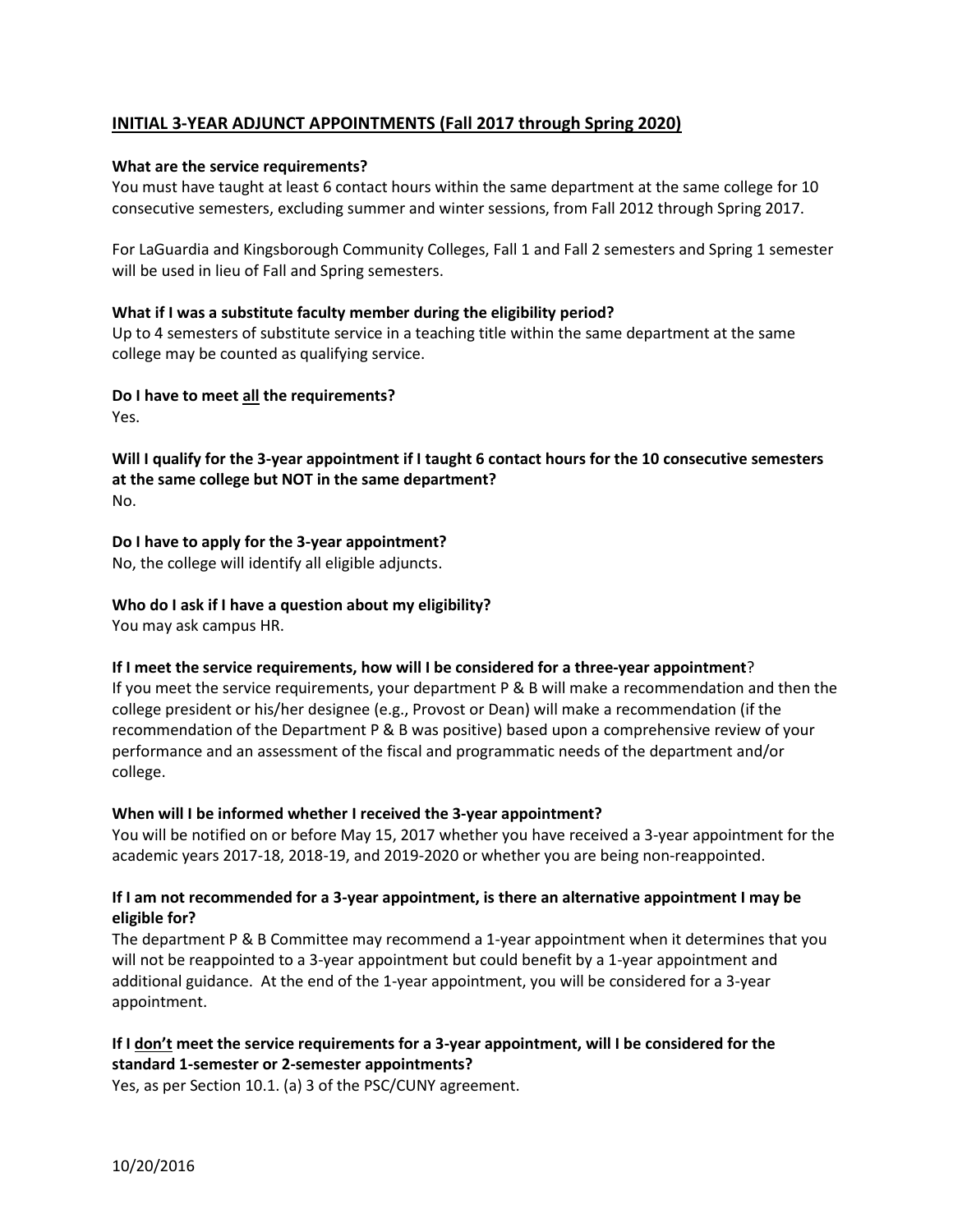#### **Will I be considered for a second 3-year appointment following my initial 3-year appointment?**

Yes, you will be considered for a second 3-year appointment based on a comprehensive review of your performance, including at least one 50-minute teaching observation and student evaluations conducted in accordance with existing departmental policies, and an assessment of the fiscal and programmatic needs of the department and/or college.

#### **If I receive the 3-year appointment, what is my teaching assignment?**

You will be assigned a minimum of 6 contact hours in each Fall and Spring semester.

#### **What if I am not assigned at least 6 contact hours in a semester?**

If the department is unable to assign 6 contact hours in a given semester, the department chair shall offer you EITHER a non-teaching adjunct appointment for an equivalent number of hours during the current semester OR an additional teaching assignment to make up the deficit within the following two (2) semesters or summer session.

## **I have health insurance coverage through the New York City Health Benefits Program based on teaching at least 6 contact hours a semester. What happens if I am not assigned 6 contact hours for the semester?**

Please inform your department chair. The department chair will make every effort to give you a nonteaching assignment in the same semester to make up the deficit and maintain health insurance. You should work with your department chair to inform HR as soon as possible if you think that your health insurance coverage may be impacted.

#### **May I select a particular course and/or schedule?**

You have no entitlement to a particular course or schedule. You may discuss your preferences with the department chair, but the department retains the final authority over your assignment.

#### **May I decline to teach the courses assigned to me?**

You may decline to teach one (1) course during the 3-year period. The department is not under any obligation to make up the deficit.

## **What happens if I decline more than one (1) course?**

If you decline more than one (1) course during the 3-year period, your 3-year appointment will be considered null and void*.* 

#### **May I take a semester off during the 3-year appointment?**

Yes, under limited circumstances. You may seek to be excused for up to one (1) semester, without pay, for the following reasons: your own illness; to take care of an ill member in your immediate family; to care for a newborn child or newly-adopted child adopted at up to 5 years of age; receipt of an academic grant or fellowship that involves full time commitment.

You must submit acceptable documentation to the college's HR office.

## **If I take an approved semester off, will I be given an additional assignment within the 3-year appointment to make up the deficit caused by taking the semester off?** No.